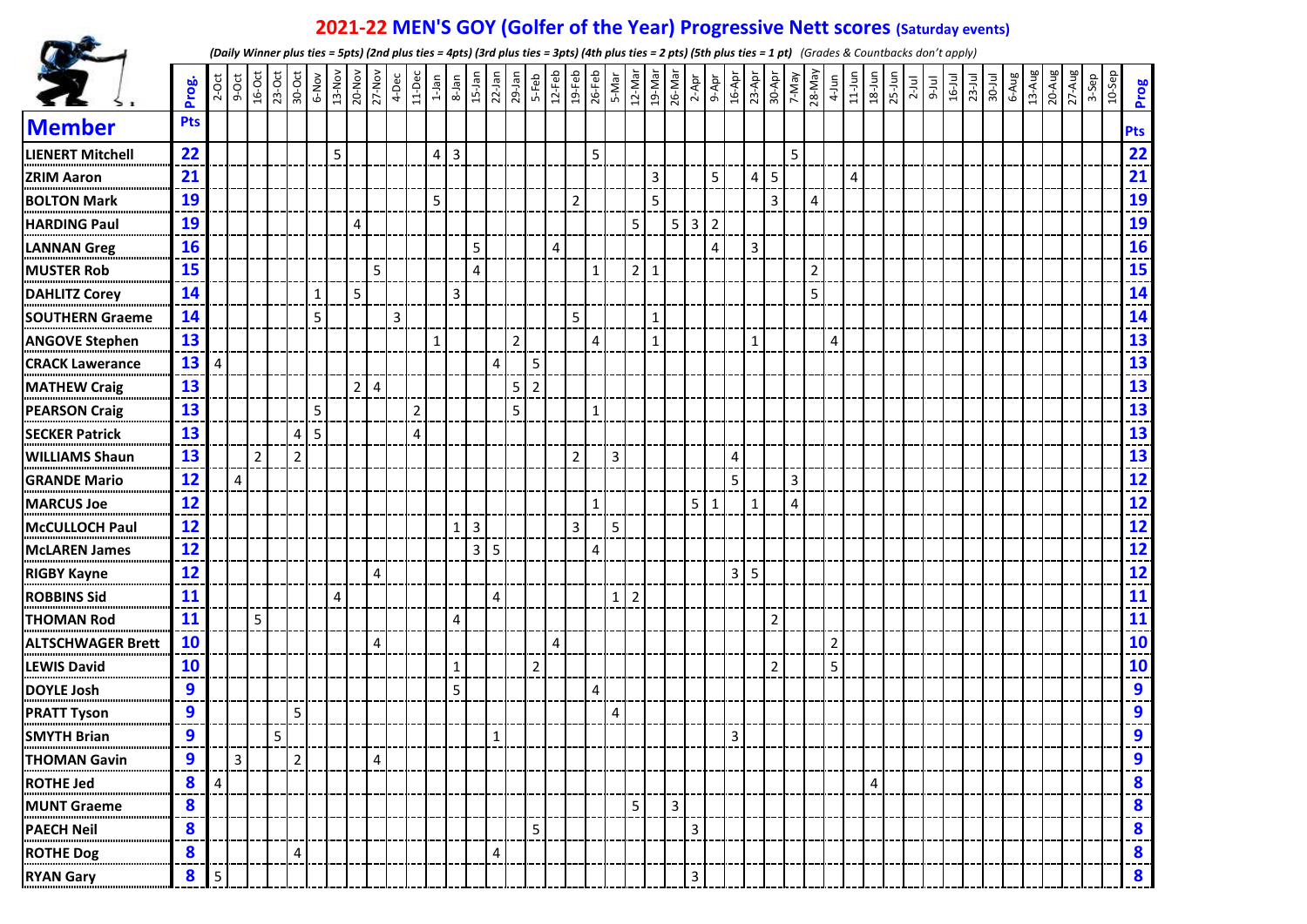| <b>SCHMIDT Greg</b>     | 8                       |   |                |                         |                |                |   |                |                |                | 5              |                |              |  |                |   |                |                |              |                |              | 3              |   |   |             |                |                |              |                |                |  |  |  |  |  | 8                       |
|-------------------------|-------------------------|---|----------------|-------------------------|----------------|----------------|---|----------------|----------------|----------------|----------------|----------------|--------------|--|----------------|---|----------------|----------------|--------------|----------------|--------------|----------------|---|---|-------------|----------------|----------------|--------------|----------------|----------------|--|--|--|--|--|-------------------------|
| <b>WILLIAMS Eric</b>    | 8                       | Δ |                |                         |                |                |   |                |                | $\overline{2}$ | $\overline{2}$ |                |              |  |                |   |                |                |              |                |              |                |   |   |             |                |                |              |                |                |  |  |  |  |  | 8                       |
| <b>BELL John</b>        | 7                       |   |                |                         |                |                |   |                |                |                |                |                |              |  |                |   |                |                |              |                |              |                |   |   |             |                |                |              | 5 2            |                |  |  |  |  |  | $\overline{\mathbf{z}}$ |
| SAPPENGERGHS M.         | $\overline{\mathbf{z}}$ |   |                |                         |                |                |   |                |                |                |                |                |              |  |                |   |                |                |              | 5              |              |                |   |   |             |                |                |              |                | $\overline{2}$ |  |  |  |  |  | $\overline{\mathbf{z}}$ |
| <b>ERICKSON Peter</b>   | $\overline{\mathbf{z}}$ |   |                |                         |                |                |   | 4              |                |                |                |                |              |  |                |   |                |                |              |                |              |                |   |   |             |                | $\overline{2}$ | $1\,$        |                |                |  |  |  |  |  | $\overline{\mathbf{z}}$ |
| <b>FETHERS Ray</b>      | 7                       | Δ |                |                         |                |                |   |                |                |                |                |                |              |  |                |   |                |                |              |                |              |                |   |   |             | $\overline{2}$ |                | $\mathbf{1}$ |                |                |  |  |  |  |  | $\overline{\mathbf{z}}$ |
| <b>JACKSON Lloyd</b>    | $\overline{\mathbf{z}}$ |   | $\overline{2}$ |                         |                |                |   |                |                |                |                | $\overline{2}$ |              |  |                |   |                |                |              |                |              | $\overline{3}$ |   |   |             |                |                |              |                |                |  |  |  |  |  | $\overline{\mathbf{z}}$ |
| <b>MEDDLE Andrew</b>    | 7                       |   |                |                         |                |                |   | $\overline{2}$ |                |                |                |                |              |  |                |   | 5              |                |              |                |              |                |   |   |             |                |                |              |                |                |  |  |  |  |  | $\overline{\mathbf{z}}$ |
| <b>SMITH Jeff</b>       | 7                       |   |                | $\overline{2}$          |                |                |   |                |                |                |                |                |              |  |                |   |                |                | $\mathbf{1}$ |                |              |                |   |   |             |                |                | 4            |                |                |  |  |  |  |  | $\overline{\mathbf{z}}$ |
| <b>WALTERS Rob</b>      | 7                       |   |                |                         |                |                | 5 |                |                |                |                |                |              |  |                |   |                |                |              | $\overline{2}$ |              |                |   |   |             |                |                |              |                |                |  |  |  |  |  | $\overline{\mathbf{z}}$ |
| <b>WOODS Luke</b>       | 7                       |   |                |                         |                |                |   |                |                | 5              | 2              |                |              |  |                |   |                |                |              |                |              |                |   |   |             |                |                |              |                |                |  |  |  |  |  | $\overline{\mathbf{z}}$ |
| <b>SQUIRES Bryan</b>    | 6                       |   |                |                         |                |                |   |                |                |                | 4              |                |              |  |                |   |                |                |              |                |              |                |   |   |             |                |                |              |                | $\overline{2}$ |  |  |  |  |  | 6                       |
| <b>FISHER Bill</b>      | 6                       |   |                | 4                       |                |                |   |                |                | $\overline{2}$ |                |                |              |  |                |   |                |                |              |                |              |                |   |   |             |                |                |              |                |                |  |  |  |  |  | 6                       |
| <b>McCORMICK Bob</b>    | 6                       |   |                |                         | $\overline{2}$ |                |   |                |                |                |                |                | $\mathbf{1}$ |  |                |   |                |                |              |                |              |                |   |   | $\mathbf 1$ | $\overline{2}$ |                |              |                |                |  |  |  |  |  | 6                       |
| <b>MORGAN Bob</b>       | 6                       |   |                |                         | 2 <sup>1</sup> |                |   |                |                |                |                |                |              |  |                |   |                |                |              |                | $\mathbf{1}$ |                |   | 3 |             |                |                |              |                |                |  |  |  |  |  | 6                       |
| <b>PEARSON Dean</b>     | 6                       |   |                |                         |                |                |   |                |                |                |                | $\overline{3}$ |              |  |                | 3 |                |                |              |                |              |                |   |   |             |                |                |              |                |                |  |  |  |  |  | 6                       |
| <b>THOMAN Jared</b>     | 6                       |   |                |                         | 5 <sup>1</sup> |                |   |                |                |                |                |                |              |  |                |   |                |                |              |                |              |                |   |   |             |                |                | $\mathbf{1}$ |                |                |  |  |  |  |  | 6                       |
| <b>WILLIAMS Luke</b>    | 6                       |   |                |                         |                |                |   |                |                |                |                |                |              |  |                |   | $\overline{2}$ |                | 3            |                | $\mathbf{1}$ |                |   |   |             |                |                |              |                |                |  |  |  |  |  | 6                       |
| <b>WRIGHT Dean</b>      | 6                       |   |                |                         |                |                |   |                |                | 4              |                |                |              |  |                |   | $\overline{2}$ |                |              |                |              |                |   |   |             |                |                |              |                |                |  |  |  |  |  | 6                       |
| <b>MARSH Terry</b>      | 5                       |   |                |                         |                |                |   |                |                |                |                |                |              |  |                |   |                |                |              |                |              |                |   |   |             |                |                |              |                | 5              |  |  |  |  |  | 5                       |
| <b>ACKLAND Nathan</b>   | 5                       | 5 |                |                         |                |                |   |                |                |                |                |                |              |  |                |   |                |                |              |                |              |                |   |   |             |                |                |              |                |                |  |  |  |  |  | 5                       |
| <b>BRIGHTMAN Grant</b>  | 5                       |   |                |                         |                |                |   |                |                |                |                |                |              |  |                |   |                |                |              |                |              | 5              |   |   |             |                |                |              |                |                |  |  |  |  |  | 5                       |
| <b>CARTER Tony</b>      | 5.                      |   |                | $\overline{\mathbf{4}}$ |                |                |   |                |                |                |                |                |              |  |                |   |                |                |              |                | $\mathbf{1}$ |                |   |   |             |                |                |              |                |                |  |  |  |  |  | 5                       |
| <b>KING Nathan</b>      | 5                       |   | 5              |                         |                |                |   |                |                |                |                |                |              |  |                |   |                |                |              |                |              |                |   |   |             |                |                |              |                |                |  |  |  |  |  | 5                       |
| <b>NORRISH Lloyd</b>    | 5                       |   |                |                         |                |                |   |                |                |                |                |                |              |  |                |   |                |                |              |                |              |                |   |   |             |                | 3              |              | $\overline{2}$ |                |  |  |  |  |  | 5                       |
| <b>O'MALLEY Phil</b>    | 5                       |   |                |                         |                |                |   |                |                |                |                |                |              |  |                |   |                | 5              |              |                |              |                |   |   |             |                |                |              |                |                |  |  |  |  |  | 5                       |
| <b>PERREY Mike</b>      | 5                       |   |                |                         |                |                |   |                |                |                |                |                |              |  | $\overline{3}$ |   | $\overline{2}$ |                |              |                |              |                |   |   |             |                |                |              |                |                |  |  |  |  |  | 5                       |
| <b>WELLS Maurice</b>    | 5                       |   |                |                         | $\mathbf{3}$   |                |   |                |                |                |                |                |              |  |                |   |                |                |              |                |              |                |   |   |             |                |                |              | $\overline{2}$ |                |  |  |  |  |  | 5                       |
| <b>RICHARDSON Barry</b> | 4                       |   |                |                         |                |                |   |                |                |                |                |                |              |  |                |   |                |                |              |                |              |                |   |   |             |                |                |              |                | 4              |  |  |  |  |  | 4                       |
| <b>JAMES Peter</b>      | $\mathbf{4}$            |   |                |                         |                |                |   |                |                |                |                |                |              |  |                |   |                |                |              |                |              |                |   |   |             | $\overline{2}$ |                |              |                | $\overline{2}$ |  |  |  |  |  | 4                       |
| <b>ALDRIDGE Shane</b>   | 4                       |   | $\overline{2}$ |                         |                |                |   |                |                |                |                |                |              |  |                |   |                | $\overline{2}$ |              |                |              |                |   |   |             |                |                |              |                |                |  |  |  |  |  | 4                       |
| <b>BARRY Zane</b>       | 4                       |   |                |                         |                | $\overline{2}$ |   |                |                |                |                |                |              |  | $\overline{2}$ |   |                |                |              |                |              |                |   |   |             |                |                |              |                |                |  |  |  |  |  | 4                       |
| <b>BLIGHT Malcom</b>    | 4                       |   |                |                         |                |                |   |                |                |                |                |                |              |  |                |   |                |                |              |                |              |                | 4 |   |             |                |                |              |                |                |  |  |  |  |  | 4                       |
| <b>GRAETZ Ken</b>       | 4                       |   |                |                         |                |                |   |                |                |                |                |                |              |  |                |   |                |                |              |                |              | 4              |   |   |             |                |                |              |                |                |  |  |  |  |  | 4                       |
| <b>PARBS Ken</b>        | 4                       |   |                |                         |                |                |   |                |                |                |                |                |              |  |                |   |                |                |              |                |              |                |   |   | 4           |                |                |              |                |                |  |  |  |  |  | 4                       |
| <b>ROTHE Snow</b>       | 4                       |   |                |                         |                |                |   |                | 4              |                |                |                |              |  |                |   |                |                |              |                |              |                |   |   |             |                |                |              |                |                |  |  |  |  |  | 4<br>--                 |
| <b>SANDERSON Gavin</b>  | 4                       |   |                |                         |                |                |   |                |                |                |                |                |              |  |                |   |                |                |              |                | 4            |                |   |   |             |                |                |              |                |                |  |  |  |  |  | 4                       |
| <b>BARWICK John</b>     | 3                       |   |                |                         |                |                |   |                | $\overline{2}$ |                |                | $\mathbf{1}$   |              |  |                |   |                |                |              |                |              |                |   |   |             |                |                |              |                |                |  |  |  |  |  | $\overline{\mathbf{3}}$ |